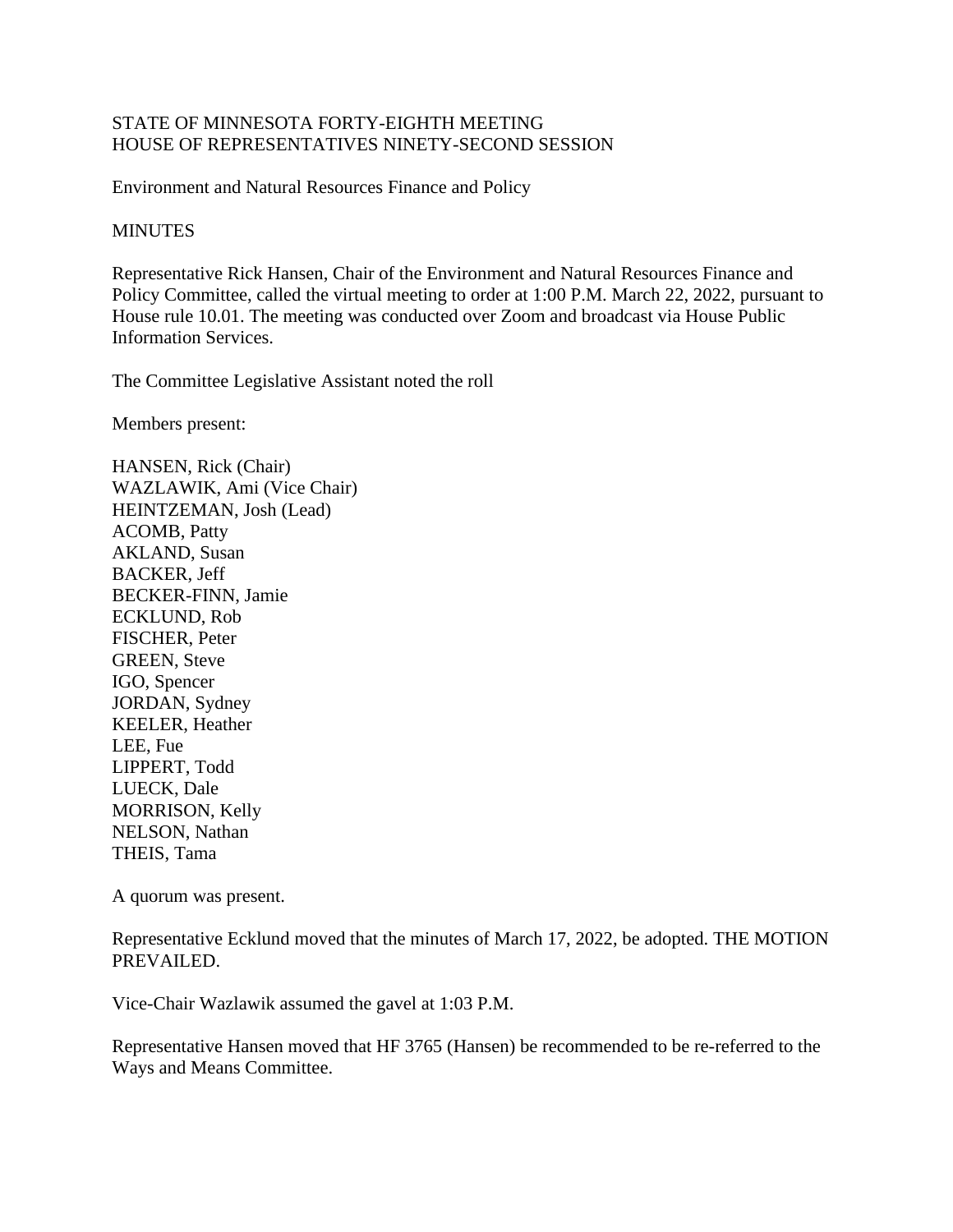Representative Hansen moved that the DE1 amendment be adopted.

Representative Hansen moved that the A1 amendment to the DE1 amendment be adopted. THE MOTION PREVAILED. THE AMENDMENT TO THE AMENDMENT WAS INCORPORATED.

Representative Hansen renewed his motion that the DE1 amendment, as amended, be adopted. THE MOTION PREVAILED. THE AMENDMENT WAS ADOPTED.

Representative Hansen presented HF 3765, as amended, Environment and natural resources trust fund appropriation extensions provided.

Testifying on HF 3765, as amended:

- Becca Nash, Director, Legislative-Citizen Commission on Minnesota Resources (LCCMR).

Representative Hansen renewed his motion that HF 3765, as amended, be recommended to be rereferred to the Ways and Means Committee.

Vice-Chair Wazlawik directed the clerk to take the roll on HF 3765, as amended.

AYES: HANSEN, Rick WAZLAWIK, Ami ACOMB, Patty AKLAND, Susan BECKER-FINN, Jamie ECKLUND, Rob FISCHER, Peter JORDAN, Sydney KEELER, Heather LEE, Fue LIPPERT, Todd MORRISON, Kelly

NAYS: HEINTZEMAN, Josh BACKER, Jeff GREEN, Steve IGO, Spencer LUECK, Dale NELSON, Nathan

EXCUSED: THEIS, Tama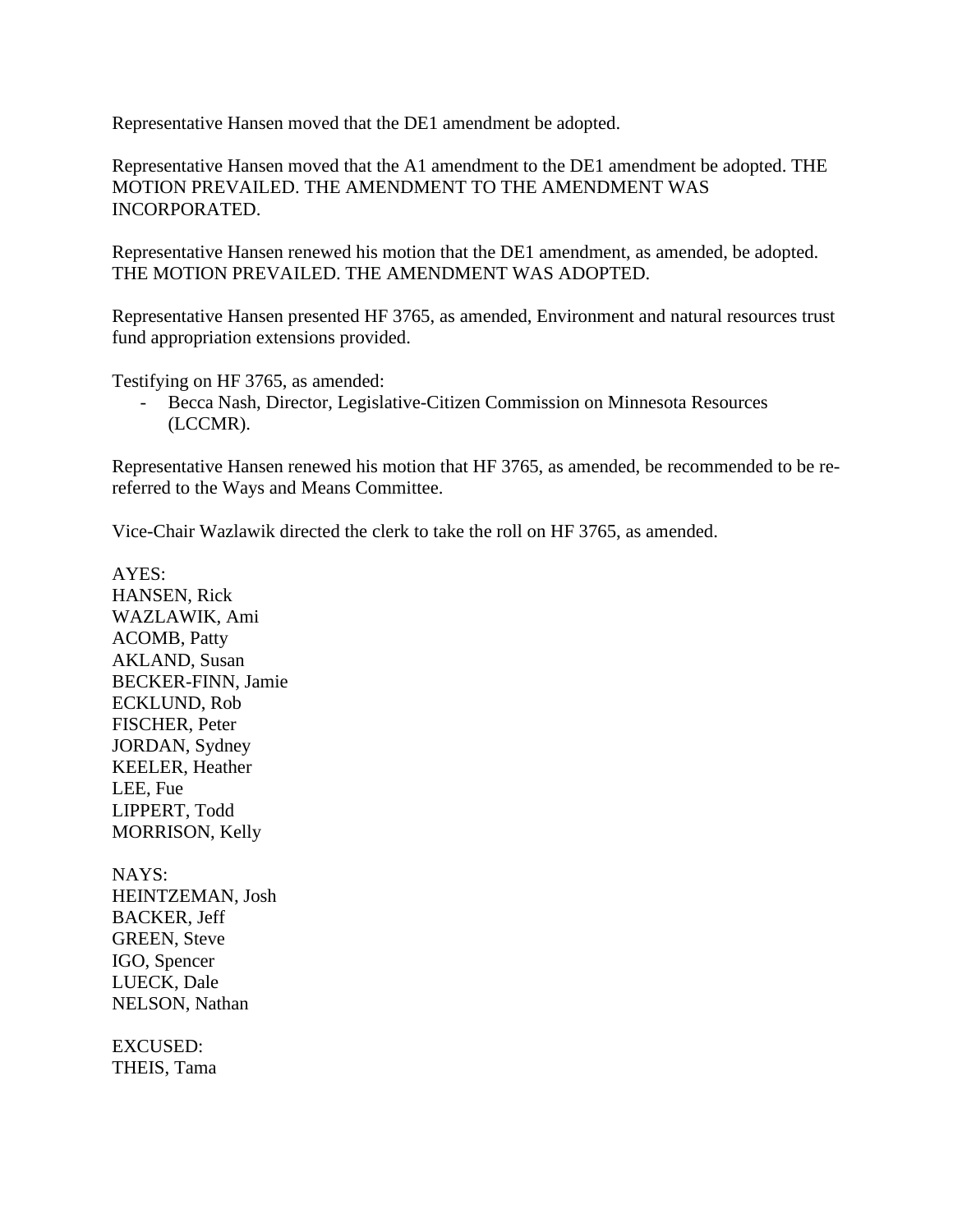There being 12 ayes, 6 nays and 1 excused, THE MOTION PREVAILED.

Chair Hansen assumed the gavel at 1:55 P.M.

Representative Jordan moved that HF 4428 (Jordan) be recommended to be re-referred to the Legacy Finance Committee.

Representative Jordan presented HF 4428; Natural resources; per diems increased for boards, councils, and commissions.

Testifying on HF 4428:

- Kitty Westin, Member, League of Women Voters Minnesota.
- Jeff Broberg, Citizen.

Representative Jordan renewed her motion that HF 4428 be recommended to be re-referred to the Legacy Finance Committee.

Chair Hansen directed the clerk to take the roll on HF 4428.

AYES: HANSEN, Rick WAZLAWIK, Ami ACOMB, Patty BECKER-FINN, Jamie ECKLUND, Rob FISCHER, Peter JORDAN, Sydney KEELER, Heather LEE, Fue LIPPERT, Todd MORRISON, Kelly

NAYS: HEINTZEMAN, Josh AKLAND, Susan BACKER, Jeff GREEN, Steve IGO, Spencer NELSON, Nathan THEIS, Tama

EXCUSED: LUECK, Dale

There being 11 ayes, 6 nays and 1 excused, THE MOTION PREVAILED.